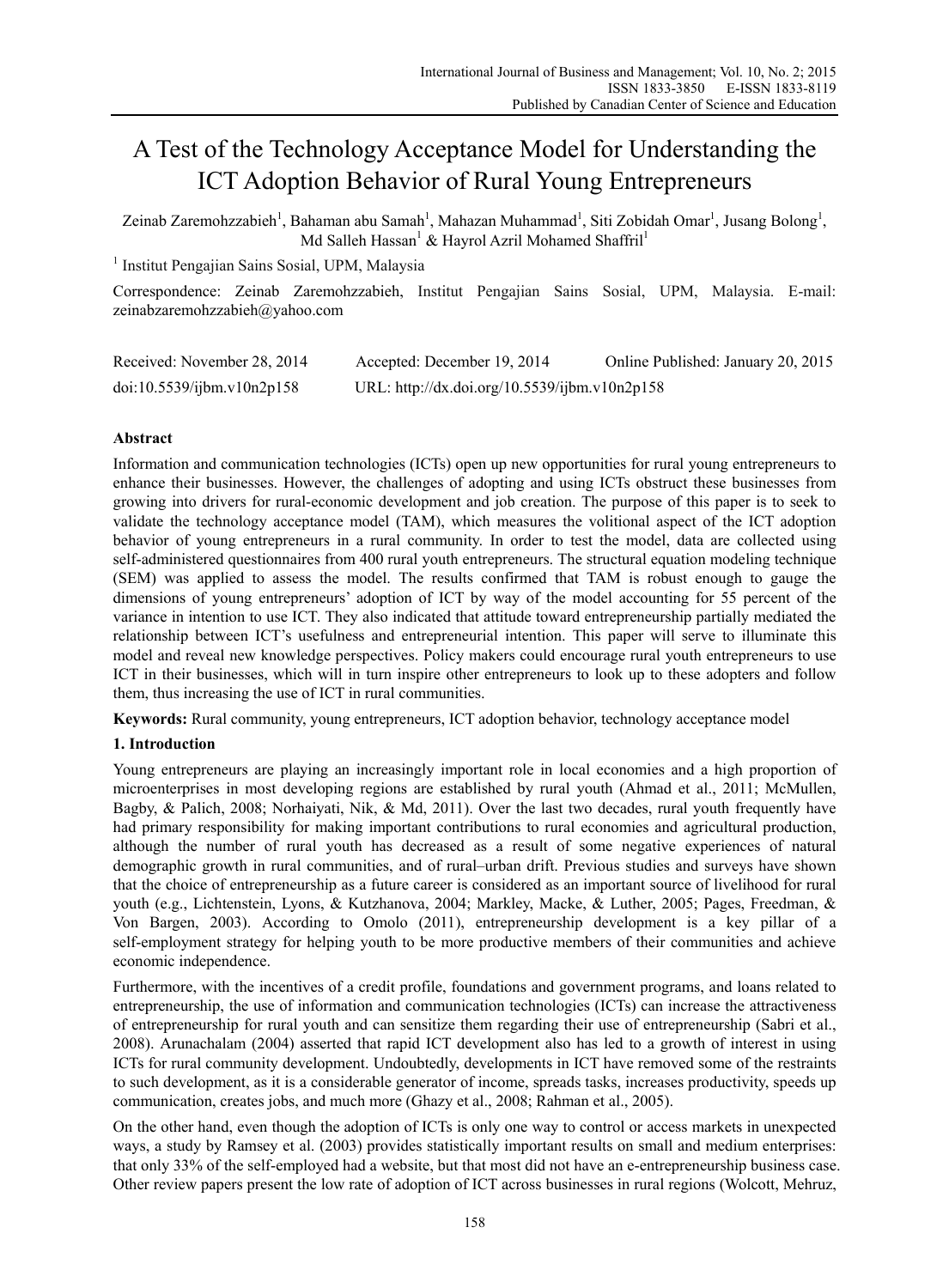& Sajda, 2008). Likewise, research on success in rural small businesses through ICT shows a low rate of ICT adoption among remote rural businesses compared to urban businesses (Anderson, Tyler, & McCallion, 2005). Thus, more research is needed to seek more reliable and accurate explanations for the ICT adoption behavior of rural youth.

In order to assess ICT adoption behavior, the technology acceptance model (TAM; David, 1989) has been widely used by several researchers in many technology adoption studies (e.g., Alshare & Alkhateeb, 2008; Anandarajan et al., 2010; Liu, 2010; Yuen & Ma, 2008). The purpose of this paper is to use TAM to reflect other factors–i.e, perceived usefulness (PU), perceived ease of use (PEOU), and attitude (AT) to technology acceptance–to answer the question of how and why young entrepreneurs adopt and use ICT in rural communities, and also to trace ICT use and adoption to classify any connected changes in outdated business behavior and the intention of these entrepreneurs regarding marketplaces and commercial innovations.

#### *1.1 Entrepreneurship in Rural Areas*

From a review of two decades of entrepreneurship literature, most definitions of rural entrepreneurship have borrowed from concepts such as "risk taking," "successfully undertaking a business venture," "innovation," and "drive, capabilities, and organizational skills," which are similar to definitions of urban entrepreneurship (Wortman, 1990, p. 330). Only a few studies have started to distinguish entrepreneurship in rural studies from entrepreneurship in urban studies. For example, Henderson, Low, and Weiler (2007) differentiated rural and urban entrepreneurship by different place attributes and different local factors.

More rural communities are turning to entrepreneurship development as a sustainable source of occupations and local income that can provide support for local businesses, and it is progressively being taken seriously as a way to recover local economies (Barrios & Barrios, 2008; Dabson, 2007). Frequently, local economies in rural regions are controlled by agriculture and by one industry, exposing them to greater levels of risk taking than their counterparts in urban areas (Dabson et al., 2003). However, in terms of firms, self-employment across all rural sectors grew and even outpaced levels of self-employment growth within urban sectors by the 1980s. The generation of income in rural areas from entrepreneurship is about 31 percent lower on average than in urban areas (Henderson, 2002).

According to Henderson (2002), rural entrepreneurs have a tendency to engage in three industries: services, retail trade, and construction. These constitute about 69.4% of rural self-employment; in addition, 10% of rural self-employment is engaged in natural resource industries and non-farm agriculture. The study was conducted in Canada and presented the differences in rates of rural–urban self-employment activity. It showed that even though the dissimilarities between rural and urban self-employment decline after the agriculture data are omitted from the sample, rural workers were still characterized as a large percentage of all Canadian self-employed workers (Plessis, 2004). By increasing the proportion of self-employed workers in rural areas, particularly in non-farm activities, one thing that can be done to support rural entrepreneurship is to include youth in enterprise activities, helping them to attain economic independence and diminishing their dependence on state welfare. This indirectly fosters an environment for economic growth and development in national and regional aspects (Mutezo, 2005).

#### *1.2 Entrepreneurship and Rural Youth*

With the economic importance of entrepreneurship, there are many good reasons why it is important to adhere to entrepreneurship for rural youth. Many researchers consider that this could bring local and marginalized youth back into the economic mainstream and give them a sense of belonging, an opportunity to address some of the delinquency and socio-psychological difficulties that arise from unemployment, and helping them develop new experiences and skills that can then be related to further challenges in life (Chigunta, 2002; Curtain, 2000).

ILO (2008) emphasized that though youth entrepreneurship could not solve the unemployment problems among young people, it did play an important role. Entrepreneurship could bring stability in global market economic demand and lead to finding opportunities in self-employment (Chigunta, 2001; Schoof, 2006). In addition, it can be a source of economic dynamism and new occupations, and it can also recover the livelihoods of rural youth and their economic independence in developing regions. According to Llisterri et al. (2006), entrepreneurship is progressively taken as a significant path to innovation and a helpful alternative for income generation among young people.

The benefits from entrepreneurship in rural areas include the fact that it can reflect the predominant trends in these communities and that new economic prospects can be a significant avenue of opportunity for rural youth. This is especially important given that it is increasingly accepted that youth entrepreneurs can present a new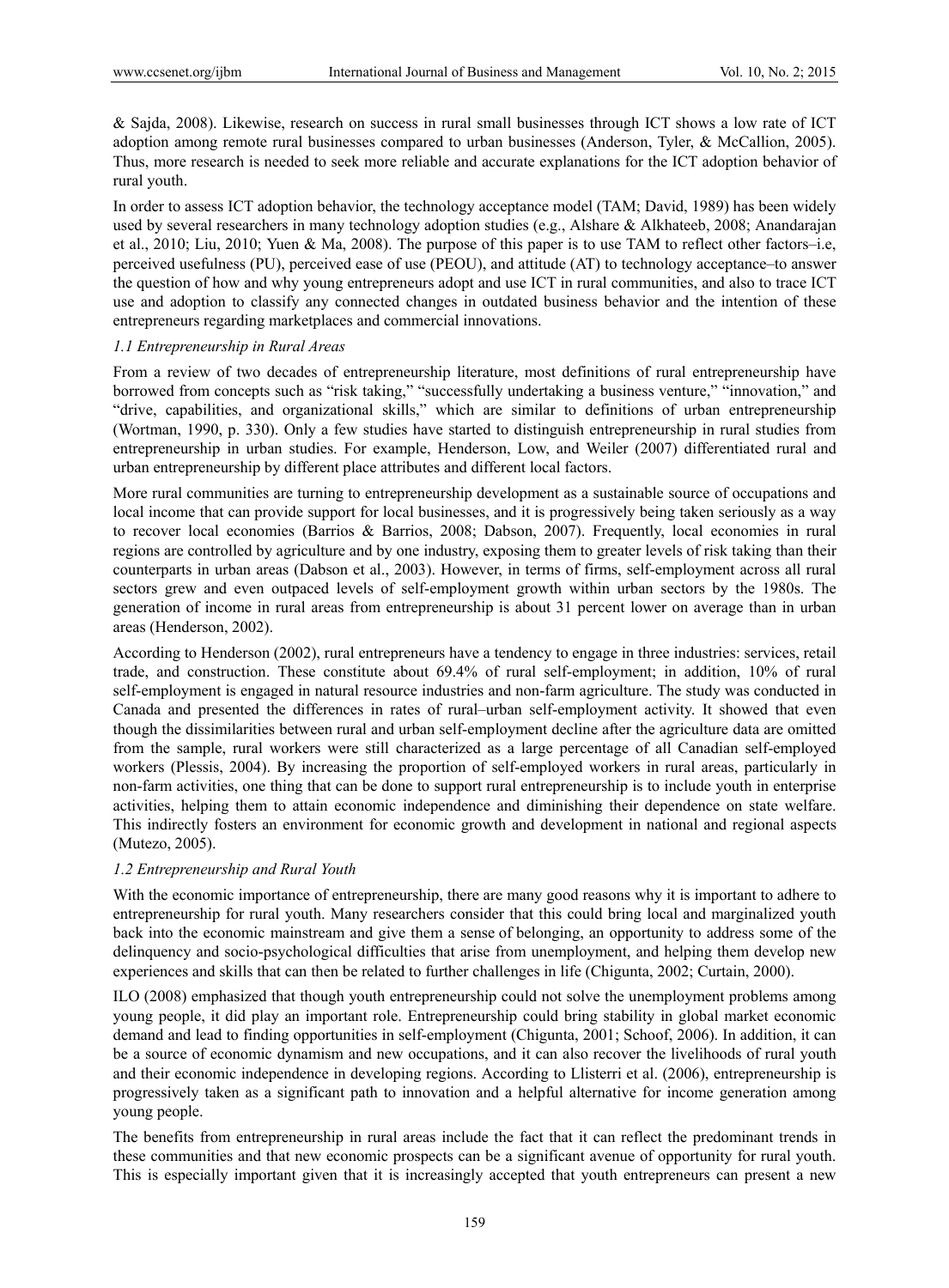perspective to the market, especially in alternatives to the organization of work and the transfer of technology (White & Kenyon, 2000). Within the agenda of possible efforts to boost employment for rural youth, ICT is a new way of incorporating youth into the labour market.

#### *1.3 Supporting Rural Youth Entrepreneurs through ICTs*

The adoption of ICTs in a rural community is one of the strategies for development that offer possible opportunities for entrepreneurial activity to overcome some of the obstacles that are a consequence of distance (Hollifield & Donnermeyer, 2003). ICT is significantly more than physical software and hardware. It is defined as a technology that allows communication and the transmission of information, electronic capture, and processing (Parliamentary Office of Science & Technology, 2006). We also consider ICT as a means that develops online resources for the effective performance of tasks and simplifies the sharing of electronic data. It is measured as the ultimate function of rural economic development. Findings have revealed that improved output, social and economic development, and more effective government services can all result from progressive ICT use and adoption (Crandall, Lehr, & Litan, 2007; Gillet, Lehr, & Sirbu, 2006; LaRose et al., 2008).

In the development of entrepreneurship, ICTs have been utilized as a way of using creativity to reap benefits. Galloway, Mochrie, and Deakins (2004) summarize five case studies of internet forums that employ the potential of ICTs for business activities through the collectivism existing in rural communities in Scotland. The forums were outlined as a gateway that offered local businesses an exclusive selling advantage or brand, constructed in the local setting. The case studies also found that some of the methods by which the forums permitted business expansion, like efficiently repackaging the business, offer ways to discern new markets and a new outlet for accessing customers.

Some developing countries provide opportunities for rural youth entrepreneurs to use ICT for small and micro-enterprise activities. This has been particularly the case in rural areas of Malaysia. According to Hassan et al. (2012), the farming sector in Malaysia is appropriate to more knowledge-intensive businesses, and as this trend intensifies, so too do the prospects for ICT in job creation. Moreover, Mangtsl (2008) identified the mobile telephone as a positive ICT tool in rural development in Malaysia for gaining access to market prices and so on. It is currently the form of ICT that is most accessible to an extensive range of marginalized people in Malaysian rural communities. Moreover, a successful ICT tool in agricultural intervention extends the incentives and competencies of Malaysian young farmers to engage in agri-business by providing information related to updated agricultural issues at any place and time (Hussan et al., 2008). In conclusion, the use of ICT is increasing rapidly with the availability of smartphones, messaging systems, and graphical user interfaces (Hall  $\&$ Khan, 2002). This paper demonstrates how the adoption of ICTs can capitalize on some of the special features or behaviour within rural contexts and result in benefits for many rural youth entrepreneurs.

#### **2. Theoretical Background and Hypothesis Testing**

The technology acceptance model (TAM) has been commonly used by researchers in technology adoption studies that target users' acceptance of a technology (Alshare, Freeze, & Kwun, 2009; Baker-Eveleth et al., 2006; Davis, Bagozzi, & Warshaw, 1989; Davis & Wong, 2007; Goeke & Faley, 2007; Ha & Stoel, 2009; Kim & Bonk, 2006; Lin, 2008; Lin & Chou, 2009). TAM can provide empirical support to clarify the determinants of behavioral intention in users' adoption of ICT (Agarwal & Prasad, 1999). The model was developed by Davis in 1981 and it was shown to explain more than 47% and 51% of the variance in behavioral intention to use a piece of technology (Davis et al., 1989). A meta-analysis study on TAM from 88 published studies also showed that the model is robust and valid (King & He, 2006).

Behavioral intention refers to the strength of an individual's intention to employ a specific behavior. For instance, in the context of entrepreneurship, behavioral intention refers to entrepreneurs' intention to start their own business (Engle et al., 2010). TAM comprises the causal relationship between perceived ease of use (PEOU), perceived usefulness (PU), attitude (A), and behavioral intention (BI). According to TAM, PU and PEOU are the main factors in BI, which is explained by AT. In addition, TAM proposes that PU and PEOU are affected by various external variables like user traits and organizational elements. External variables are likely to affect BI by influencing beliefs (PU and PEOU) and AT, and then to affect actual behavior. Acknowledging this and the related literature, this study used the TAM variables; that is, the independent variables are perceived usefulness (PU) and perceived ease of use (PEOU); the dependent variable is enterpreneurial intention (EI); and attitudes (AT) acts as a mediator to explain the impact of the adoption and usage of ICTs by rural youth entrepreneurs and develop the hypotheses.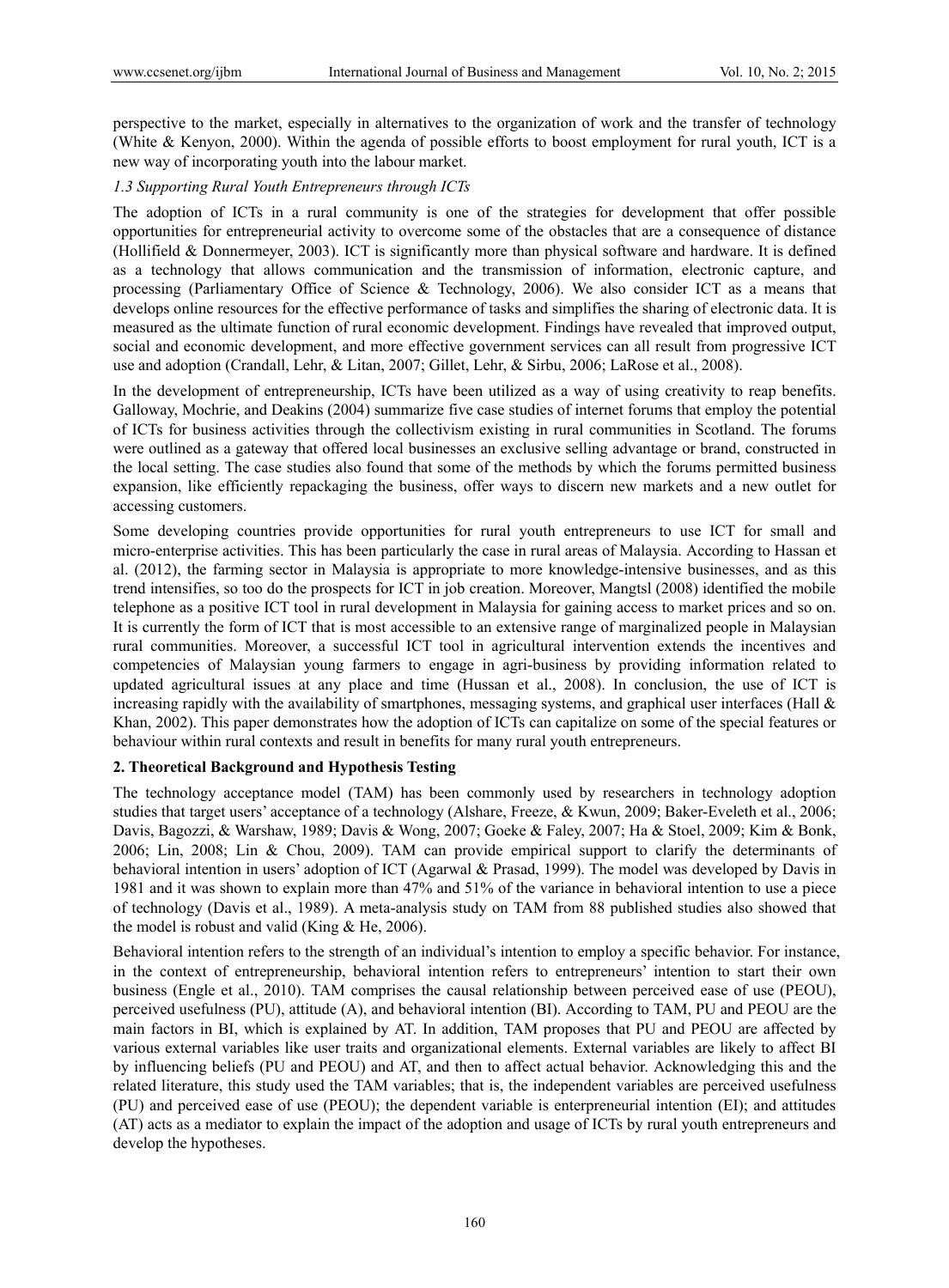## *2.1 Perceived Usefulness (PU) and Entrepreneurial Intention (EI)*

Based on TAM, we assume that perceived usefulness (PU) is the degree to which rural youth entrepreneurs believe that adopting ICTs would enhance their enterprise activities in rural communities. Gong, Xu, and Yu (2004) specified support for people to enhance technology acceptance, asserting that it was necessary to increase the perception of users' usefulness and prepare logical arguments, such as an explanation of the advantage of the new system to the specific user. Several studies have revealed that PU effectively justified the intention to use an IT system (e.g., Davis & Venkatesh, 2004; Kim, Mannino, & Nieschwietz, 2009; Loo, Yeow, & Chong, 2009; Sentosa & Mat, 2012; Teo & Noyes, 2011; Wang & Wang, 2010). For instance, King and He (2006) found that there is a strong relationship between PU and behavioral intention (β = 0.51, 95% CI = 0.46–0.55). Based on previous research findings, we tested the following hypothesis:

*H1a: There is a positive relationship between perceived usefulness (PU) and entrepreneurial intention (EI).* 

#### *2.2 Perceived Usefulness (PU) and Attitudes (AT)*

With regard to TAM, PU influences rural youth entrepreneurs toward using ICT because these entrepreneurs form positive attitudes to ICT, which they believe will positively influence their activities in a rural setting. The findings of previous studies revealed that there is a positive correlation between PU and AT (e.g., Gong et al., 2004; Sánchez-Franco & Roldan, 2005; Venkatesh & Bala, 2008). This finding is similar to the results of Hu et al. (1999), who discovered that PU is a significant determinant that inspired physicians' attitudes to using technology in their job performance. Thus, most findings tend to support this association and the following hypothesis was verified:

*H1b: There is a positive relationship between perceived usefulness (PU) and attitude (AT).* 

## *2.3 Perceived Ease of Use (PEOU) and Entrepreneurial Intention (EI)*

Perceived ease of use (PEOU) is the second determinant of technology acceptance within TAM (Davis, 1989). In this study, we assume that PU is the degree to which rural youth entrepreneurs believe that using ICT is easier than another system, which is expected to be accepted by other entrepreneurs. A technology acceptance study for TV network web-based news sites was conducted by Lepervanche (2006) and proposed linking use of the website and PEOU. Gefen and Straub (2000) found that PEOU has a positive effect on intention to use technology. Similar findings have been stated by several researchers (Bhattacheijee & Hikmet, 2008; Cater-Steel & McBride, 2007; Loo et al., 2009; Sentosa & Mat, 2012; Teo & Noyes, 2011), who also concurred with the finding that behavioral intention to use an IT system was influenced by PEOU. With regard to the acceptance of most technologies, it was understood to be true that "if the platform isn't easy to use and intuitive don't bother with it" (Morgan, 2012, p. 119) and the following hypothesis was verified:

*H2a: There is a positive relationship between perceived ease of use (PEOU) and entrepreneurial intention (EI).* 

#### *2.4 Perceived Ease of Use (PEOU) and Attitudes (AT)*

The model suggests systems by which PEOU influences AT (Davis et al., 1989). Some researchers, such as Gong, Xu, and Yu (2004) and Sanchez-Francis and Roldan (2005), included the attitude construct in their TAM research models. These scholars discovered significant associations between AT and PEOU. As TAM has been applied in online business studies, PEOU has also been realized to be a significant factor in attitude regarding an online store (Moon & Kim, 2001; O'Cass & Fenech, 2003). Therefore, based on the findings of these studies the following hypothesis was verified:

#### *H2b: There is a positive relationship between perceived ease of use (PEOU) and attitude (AT).*

#### *2.5 Attitudes (AT) and Entrepreneurial Intention (EI)*

Several studies have shown AT to be one of the factors in ICT acceptance and behavioral intention to use ICT as a result of unwillingness to use ICT (e.g., Shiro, 2008; Zhang & Aikman, 2007). However, an early study conducted by Igbaria et al. (1997) proposed that AT should be omitted from the model. Some researchers (e.g., Gong et al., 2004; Sánchez-Franco & Roldan, 2005) have included attitude as a construct within TAM, because a positive attitude is commonly a major part of technology acceptance, which will strengthen users' belief that ICT will help their job performance (Mahmood et al., 2000). In the context of entrepreneurship, many researchers found positive correlations between AT and entrepreneurial intention (EI; Carsrud & Brännback, 2011; Vardhan, 2012). Based on previous research findings, it is expected that a higher intensity of entrepreneurial attitude will lead to a greater intention to use ICT by rural youth entrepreneurs and the following hypothesis was verified:

*H3: There is a positive relationship between attitudes (AT) and entrepreneurial intention (EI)*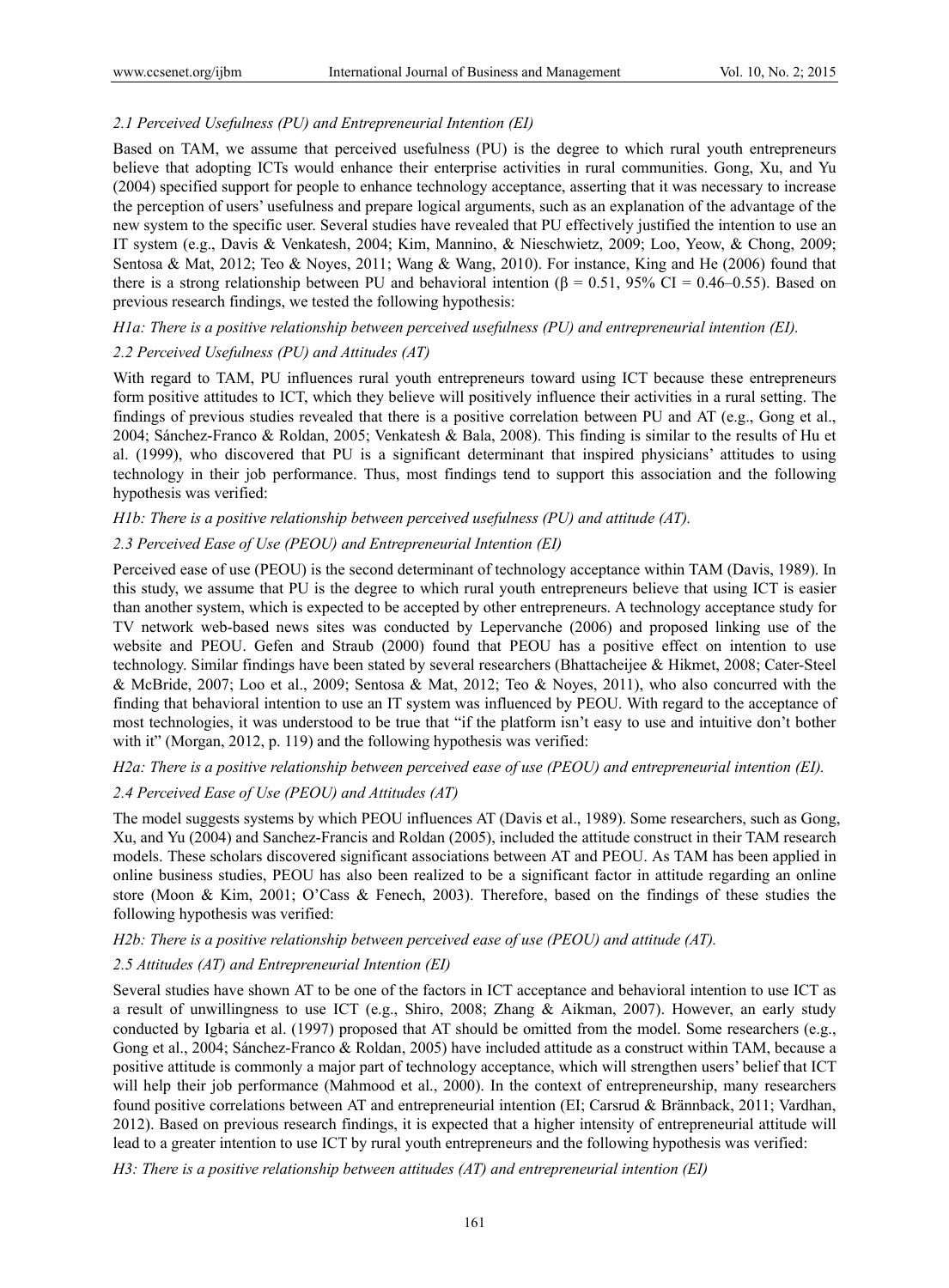## *2.6 Attitude (AT) as a Mediator*

With regard to Davis et al. (1989), behavioral intention (BI) is in turn ascertained by attitude (AT) toward technology use. This suggests that ICT adoption by rural youth entrepreneurs could be determined by intention to use, which in turn is held by these entrepreneurs in relation to ICTs. The original terminology of TAM was in keeping with the theory of reasoned action (TRA; Fishbein & Ajzen, 1975), where beliefs about PU and PEOU were hypothesized to be completely mediated by AT toward using technology. However, based on the empirical analysis of Davis and his colleagues in 1989, a final model of TAM was redefined to omit AT as a result of partial mediation of the impact of beliefs on BI by AT, a fragile direct connection between PU and AT, and a robust direct connection between PEOU and BI (Venkatesh, 2000). In developing our theoretical background, we draw on both the concept of AT potency and earlier technology acceptance studies. Pragmatic analysis of our research hypotheses signifies that:

*H4a: Attitude (AT) fully mediates the effects of perceived usefulness (PU) on entrepreneurial intention (EI).* 

*H4b: Attitude (AT) mediates the effects of perceived ease of use (PEOU) on entrepreneurial intention (EI).* 

#### **3. Materials and Methods**

A multistage cluster sampling was adopted. Samples of rural youth were selected from four states in peninsular Malaysia; namely, Negeri Sembilan, Selangor, Perlis, and Terengganu. The final sample included 400 rural youth entrepreneurs (256 males and 144 females), resulting in a response rate of about 100%. The sample had an average age of  $26.2$  (SD=7.3), with the majority (n=162) aged between 20 and 30 years. In terms of educational achievement, 63.5% of the sample had undergone education at secondary school. Their occupations included students (22.8%), self-employed (33.1%), private sector (23.5%), and government service (11.5%). 57.4% of the sample had an income between RM 751 and RM 1,500, with the average verified monthly income RM 1355.42 (1 USD is equivalent to 3.21 Malaysian Ringgit). Finally, 62.6% of the sample had households of between 4 and 7 members.

The instrument used in this study was self-administered questionnaires, which measured four constructs – PEOU (7), PU (9), AT (7), and EI (8) – through five-point Likert scales, ranging from 1 representing "strongly disagree" to 5 representing "strongly agree." In this study, the items of PU assessed rural youth entrepreneurs' view that using ICT would improve their enterprise activities in the rural setting; the items of PEOU assessed rural youth entrepreneurs' belief that using ICT would be free of effort; the items of AT evaluated rural youth entrepreneurs' evaluation of using ICT in their job; and the items of BI assessed rural youth entrepreneurs' subjective probability of using ICT.

In order to analyze the data, the study used descriptive and inferential statistics. For describing the four constructs, means and standard deviations were employed. The structural equation modeling (SEM) technique, which integrates individual constructs, the measurement model, and the structural model, was used to examine the direct and indirect relationships among constructs within TAM. The sample of 400 for this study met the requirement to use SEM, as a minimum of 200 is an appropriate sample for using the technique (Hoe, 2008).

#### **4. Results**

The descriptive statistics for the four latent constructs are presented in Table 1. The results show that for the respondents, on average, it is perceived that the ease of using ICT is well above average ( $M = 4.128$ ,  $SD = .854$ ) and the usefulness of ICT in enhancing their enterprise activities even appears to be slightly higher  $(M = 4.14,$  $SD = .751$ ). It was also found that on average, respondents believed that attitude, their belief about using ICT for accomplishing job tasks, is low on average ( $M = 3.75$ ,  $SD = .88$ ). The results of this study confirmed that rural youth's entrepreneurial intention to use ICT was low, having a mean score of  $3.68$  (SD = .985) on a scale of 1 to 5. A major requirement for SEM is to check for normality by using maximum likelihood estimation techniques (Byrne, 2010). Then, before testing the seven research hypotheses, a normality estimation was analyzed to verify whether normality is met for the data collected or not. With regard to criteria related to normality, data is considered to be normal if skewness is between -2 and +2 (Tabachnick & Fidell, 2007) and kurtosis is between -7 and +7 (Byrne, 2010). The results of the study showed that skewness ranged from -1.457 to -.397 and kurtosis ranged from -.696 to 1.369, in which all items were considered to be normal.

In order to test a measurement model for each construct through confirmatory factor analysis (CFA), the convergent and construct validity of each individual construct was examined. In addition, values of Cronbach's alpha  $(\alpha)$  in the construct reliabilities were attained for the latent constructs. As shown in Table 1, the Cronbach's alpha values for each scale range from 0.889 to 0.929, indicating excellent reliability for each individual construct, more than other TAM studies (e.g., Venkatesh & Davis, 2000). The average variance extracted (AVE)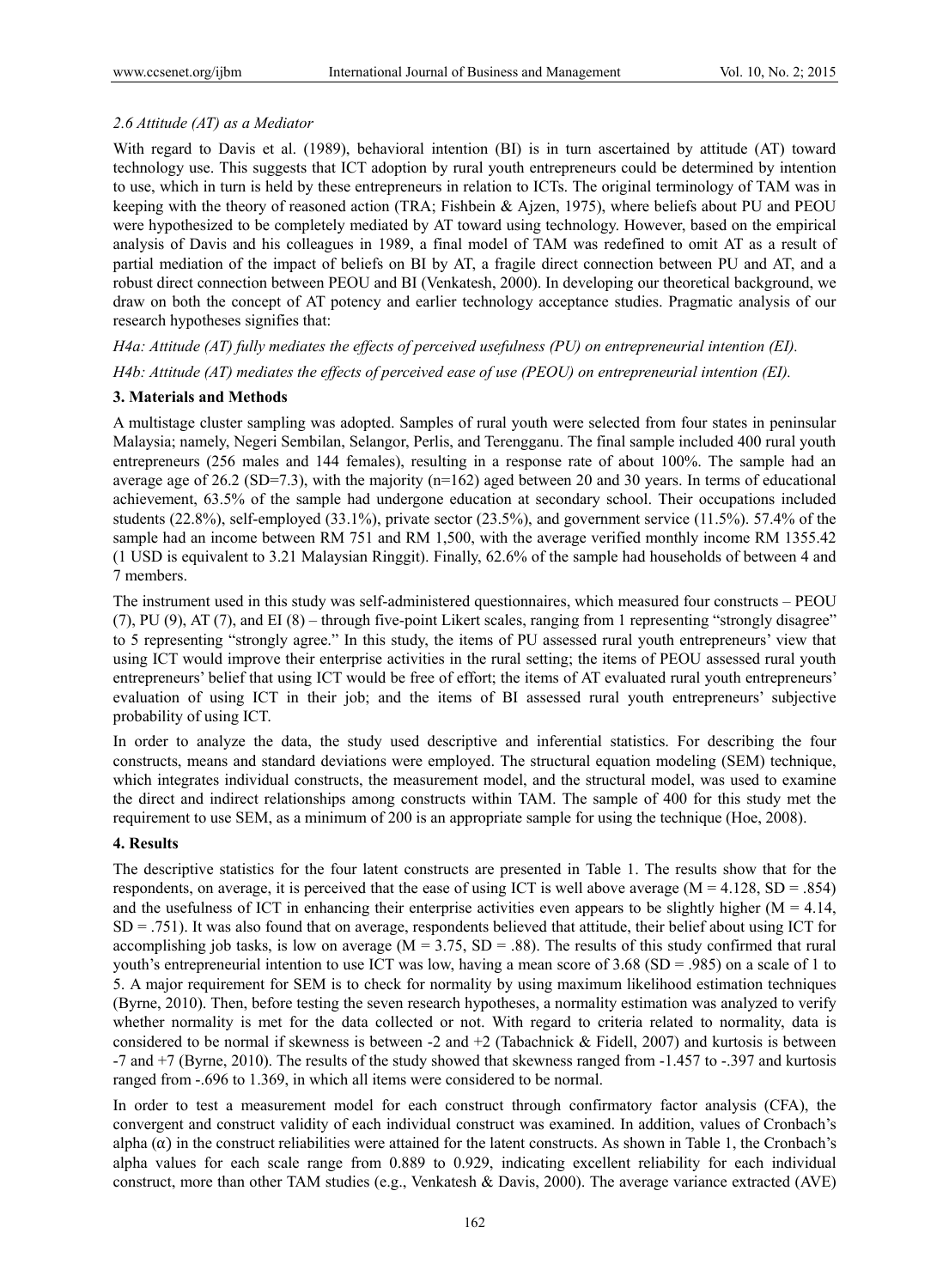values, which ranged from 0.572 to 0.686, imply that all four constructs have great convergent validities (Hair et al., 2010). For discriminant validity purposes, the result found that the four constructs exhibit sufficient discriminant validity and a potential distinction between the constructs, since AVE for all four constructs was higher than the squared coefficients  $(r^2)$  for each pair (Table 1).

|  |  | Table 1. Descriptive statistics, construct reliability, AVE estimates, and squared correlation coefficients |  |
|--|--|-------------------------------------------------------------------------------------------------------------|--|
|  |  |                                                                                                             |  |

| <b>Variables</b> | Mean  | <b>SD</b> | $\alpha$ | IU    | EI      | AT     | PU      | <b>PEOU</b> |
|------------------|-------|-----------|----------|-------|---------|--------|---------|-------------|
| EI               | 3.68  | .985      | 0.929    | .109  | (0.686) |        |         |             |
| AT               | 3.75  | .88       | 0.909    | .221  | 0.54    | (0.59) |         |             |
| PU               | 4.14  | .751      | 0.904    | .0948 | 0.172   | .179   | (0.575) |             |
| <b>PEOU</b>      | 4.128 | .854      | 0.889    | .072  | .0761   | .097   | 0.358   | (0.572)     |

*Note.* α= construct reliability values, AVE estimates are presented in parentheses, EI= Entrepreneurial intention, AT= Attitude, PU= Perceived usefulness, PEOU= Perceived ease of use.

The SEM results of the measurement model indicate a good model fit ( $\chi$ 2 = 932.278,  $\chi$ 2/df = 3.182, AGFI = .813,  $GFI = .844$ ,  $CFI = .909$ ,  $RMSEA = .074$ ,  $TLI = .899$ ,  $IFI = .910$ ) with two indices (CFI and IFI) that go beyond the cutoff value of 0.90. The RMSEA value decreases to between 0.03 and 0.08, which is the proposed range of adequate values (Hair et al., 2010). Since the model has displayed a good fit for the data in this study, the findings of hypothesis testing can now be considered with confidence. In comparison, the mediation model competes with the indirect model, in which all path coefficients from exogenous factors (PU and PEOU) to EI were constrained to zero; also the mediation model competes with the direct model, in which all path coefficients from AT were constrained to zero. As displayed in Table 2, the mediation model takes a better fit to the data in comparison to the indirect and direct models, since the values of TLI, CFI, and IFI all exceed 0.90 and the value of RMSEA is less than 0.08.

Table 2. Model fit summary and structural model comparisons

| Model     | $\chi^2$ | $\chi^2/df$ | <b>AGFI</b> | GFI  | <b>CFI</b> | <b>RMSEA</b> | TLI  | IFI  | AIC      |
|-----------|----------|-------------|-------------|------|------------|--------------|------|------|----------|
| <b>MM</b> | 932.278  | 3.182       | .813        | .844 | .909       | .074         | .899 | .910 | 1048.278 |
| <b>IM</b> | 940.149  | 3.187       | .814        | .843 | .908       | .075         | .899 | .909 | 1052.149 |
| DM        | 1196.594 | 4.043       | .788        | .821 | .872       | .087         | .860 | .873 | 1306.594 |

*Note.* MM=mediation model, IM=indirect model, DM=direct model.

Table 3 presents the path and parameter estimates related to direct, indirect, and mediation models. The findings show that the path coefficients in the direct model indicate that PU ( $\beta = 0.39$ , p<0.001) are significantly related to EI, thus supporting Hypothesis 1a and satisfying the direct effect condition, while PEOU ( $\beta = 0.42$ , p<0.526) are not significantly related to EI, thus not supporting Hypothesis 2a. In addition, the path coefficients show that PU ( $\beta = 0.371$ , p<0.001) are significantly related to AT, while PEOU ( $\beta = .09$ , p<0.182) are not significantly related to AT. These results provide support only for Hypothesis 1b. Hypothesis 3 is supported, as shown by the significant association between AT and EI ( $\beta = 0.684$ , p<0.001). In order to address Hypotheses 4a and 4b, the causal stage method to test mediation was used. According to Baron and Kenny (1986), mediation happens when (1) the independent variable  $(V)$  is significantly linked to the dependent variable  $(DV)$ , (2) IV is significantly linked to the mediator, (3) the mediator is significantly linked to DV, and (4) the association between IV and DV decreases on adding the mediator to the model. The findings propose that a partial mediation is established, since the direct effects of PU on EI ( $\beta$  = 0.136, p = 0.001) reduce, but remain significant on the addition of AT acting as the mediator in the model. Hence, Hypothesis 4a was supported. Finally, there is a lack of support for Hypothesis 4b, since more of the relationships related to PEOU are not significant, which leads to the conclusion that mediation is not possible.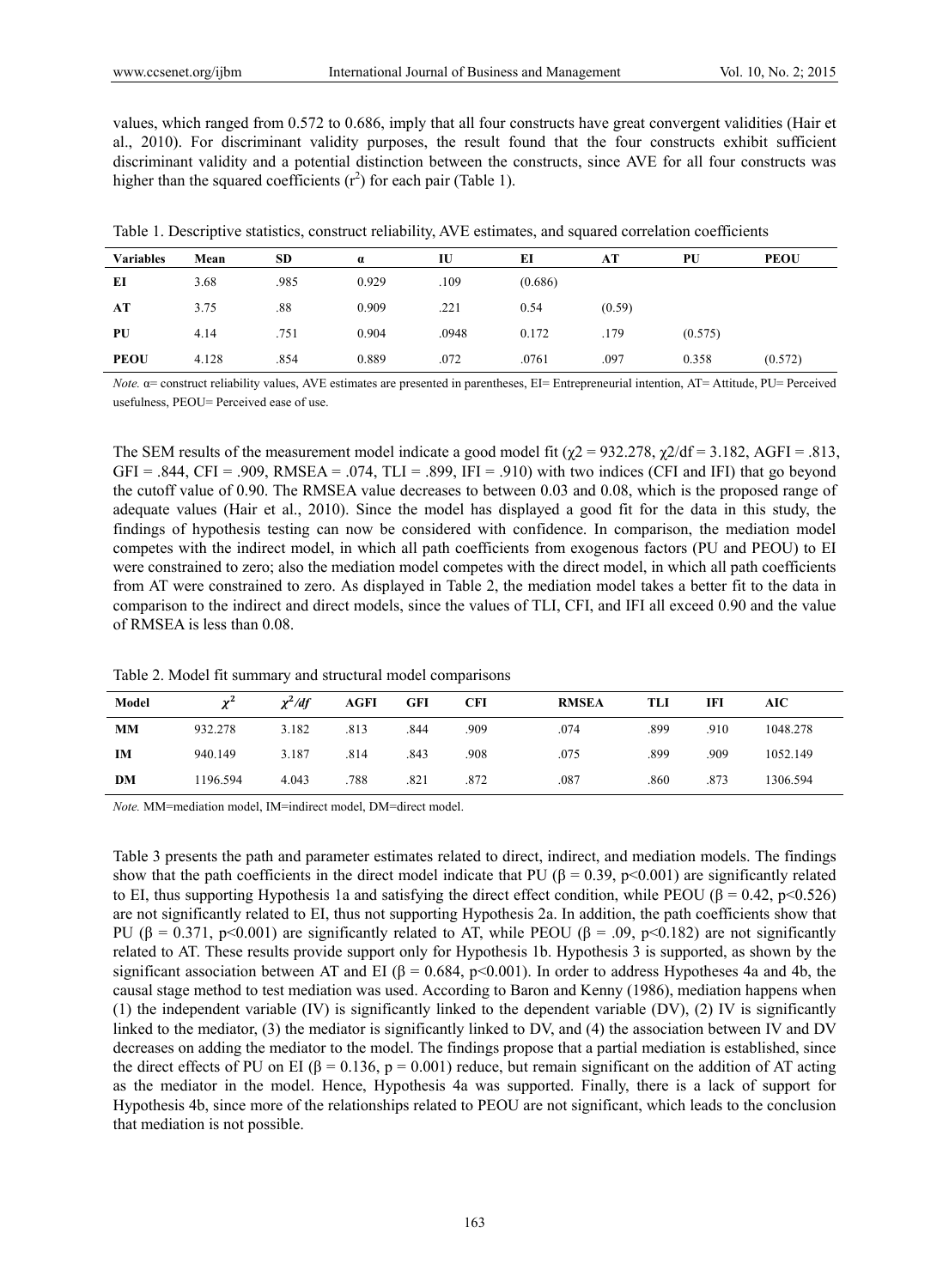| Dependent        | Independent      | <b>Full Mediation</b> | Indirect  | <b>Direct Model</b> |
|------------------|------------------|-----------------------|-----------|---------------------|
| <b>Variables</b> | <b>Variables</b> | Model                 | Model     |                     |
| AT               | PU.              | $.371***$             | $.385***$ |                     |
| AT               | PEOU.            | .090                  | .087      |                     |
| EI.              | AT               | $.684***$             | $.740***$ |                     |
| EI.              | PU.              | $.136^{**}$           |           | $.390***$           |
| EI.              | PEOU.            | $-.019$               |           | .042                |

Table 3. Standardised path coefficients

Note. \*\*\*p<0.001, \*\*p<0.05, IU=ICT use, EI= Entrepreneurial intention, AT= Attitude, PU= Perceived usefulness, PEOU= Perceived ease of use;  $R^2$  (attitude )= .185.

PU and PEOU jointly explained 18.5% ( $\mathbb{R}^2 = 0.185$ ) of the variance in AT (Figure 1). Overall, 55.4% of the variance in EL was accounted for by PU, PEOU, and AT.



Figure 1. Estimated path coefficients of the mediation model

#### **5. Discussion and Implications**

According to several TAM studies, the application system was evaluated from the perspectives of perceived usefulness (PU) and perceived ease of use (PEOU; Chiu & Tsai, 2006; Schaupp, Carter, & McBride, 2010; Sentosa & Mat, 2012; Teo & Noyes, 2011). Thus, rural youth entrepreneurs' motive for using ICTs depends on beliefs in the perceived usefulness (PU) and perceived ease of use (PEOU) of ICTs. Hypotheses 1a and 2a for this research examined how behavioral intention to use ICT is affected by both PEOU and PU of ICT. In this study, only the hypothesis testing results give support to the original TAM that rural entrepreneurs' drive to use ICT is dependent on the PU and not PEOU of ICT use. The result implies that the strength of rural youth entrepreneurs' intention to adopt ICT is shaped by the degree to which they believe that using ICT would improve their job performance. Then, in order to foster the adoption and use of ICT in rural communities, one should seek to implement ICT that users believe would improve their job performance, but not seek to implement ICT that are perceived as easy to use. In addition to the results from testing Hypothesis 1b, there is enough statistical evidence to suggest that PU of ICT correlates with attitude (A). This result implies that the adoption of ICT by rural youth entrepreneurs in their performance is influenced by their attitude. Therefore, increasing the adoption of ICT among the rural community should inspire rural youth entrepreneurs' attitudes to using those ICT products in performing their job. Furthermore, one significant difference was a partial mediating function of AT between users' beliefs (PU and PEOU) and EI (Davis et al., 1989). The results from the testing of Hypothesis 4a showed that AT partially mediated the PU–EI relationship when it was weak, since the AT–EI relationship would not be robust enough to balance the direct influence of belief in PU on EI. Therefore, belief in PU would influence EI both directly and indirectly through AT toward ICT use when the strength of AT is weak.

The goodness-of-fit results from this study approximate to strengthening the outcome in the original TAM studies as compared with the results of similar previous TAM studies (e.g., Bhattacheijee & Hikmet, 2008; Cronan & Al-Rafee, 2008; Loo et al., 2009; Schaupp et al., 2010; Sentosa & Mat, 2012). In this study, the  $R^2$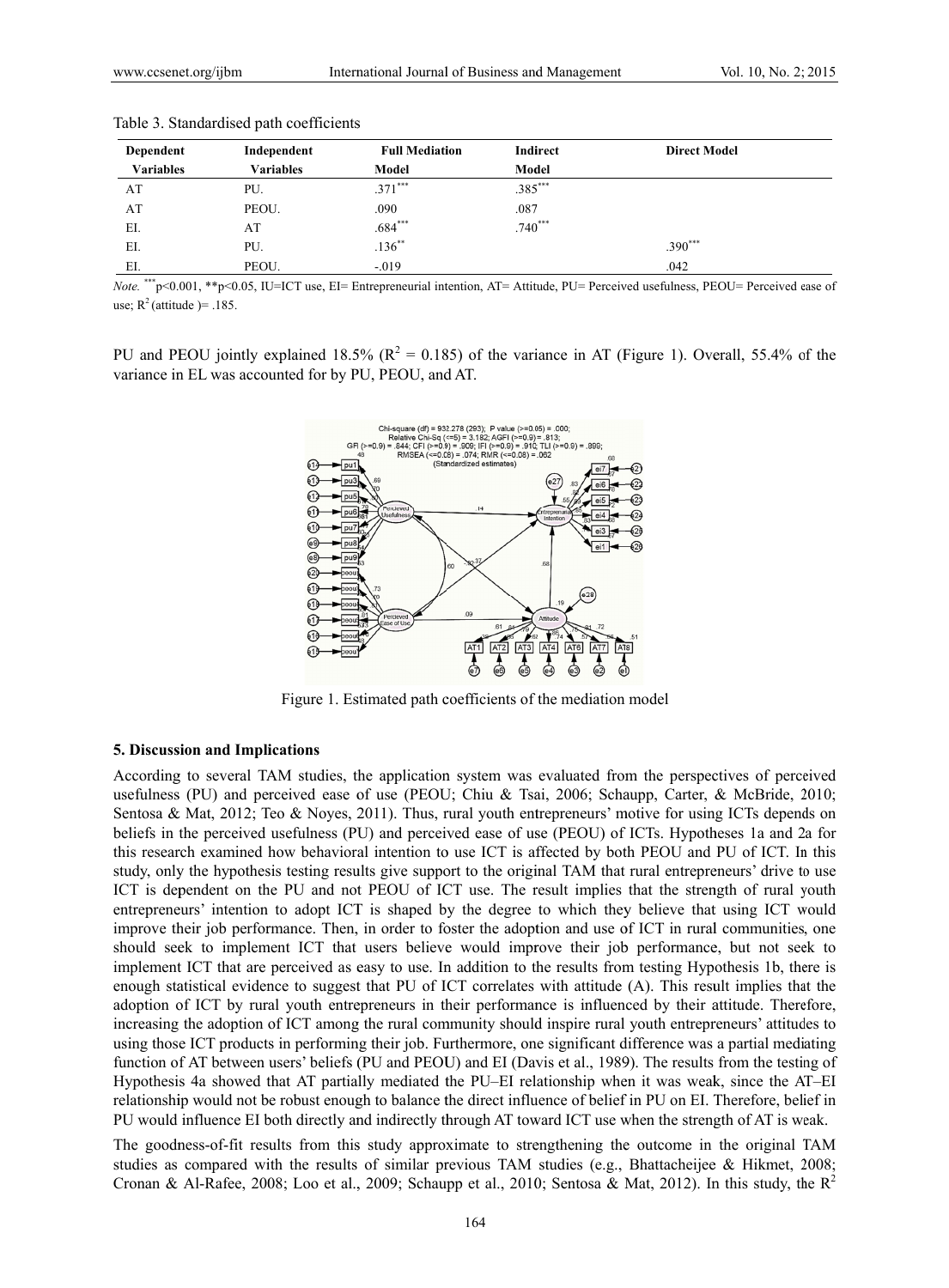values attained narrowly compare with those attained in previous studies, even though we added AT as a mediator within the model (e.g., Davis et al., 1989; Teo & Noyes, 2011; Venkatesh, 2000; Wang & Wang, 2010). For instance, in a previous TAM study, PU and PEOU accounted for more than 50% of the inconsistency in intention to use the system (Teo et al., 2011). Similarly, in this study, PU, PEOU, and AT accounted for almost 54% of the inconsistency in the entrepreneurial intention to use ICT. Overall, this finding would validate the notion that TAM has the ability to elucidate a relatively large behavioral intent to adopt ICT by youth entrepreneurs in rural communities.

#### **6. Conclusion**

This study develops and tests the technology acceptance model to capture the factors that may influence rural youth entrepreneurs' decision to use ICT. Nowadays, many governments, including the Malaysian government, have policies that target convincing these entrepreneurs to adopt ICT products as a more efficient method of performing their job. Using the context of ICT acceptance, this study identifies key factors (perceived usefulness) related to youth entrepreneurs' intention to use ICT, specifically in rural communities. The results of this study will not just facilitate an advance in the understanding of the ICT adoption behavior of young entrepreneurs in a rural community, it will also assist policy makers in using the findings to inspire entrepreneurial use of ICT. The current study, however, did not consider any external variables within the original TAM developed by Davis et al. (1989). In future studies, additional research is needed with certain external variables besides youth entrepreneurs in the rural context to confirm the conclusions.

#### **References**

- Adam Mahmood, M. O., Burn, J. M., Gemoets, L. A., & Jacquez, C. (2000). Variables affecting information technology end-user satisfaction: a meta-analysis of the empirical literature. *International Journal of Human-Computer Studies*, *52*(4), 751–771. http://dx.doi.org/10.1006/ijhc.1999.0353
- Agarwal, R., & Prasad, J. (1999). Are individual differences germane to the acceptance of new information technologies? *Decision Sciences*, *30*(2), 361–391. http://dx.doi.org/10.1111/j.1540-5915.1999.tb01614.x
- Ahmad, A. R. W., Fauziah Wan, Y., Noor, H. M., & Ramin, A. K. (2011). Preliminary Study of Rural Entrepreneurship Development Program in Malaysia. *Journal of Global Entrepreneurship*, *2*(1), 537–546.
- Alshare, K. A., & Alkhateeb, F. B. (2008). Predicting students usage of internet in two emerging economies using an extended technology acceptance model (TAM). *Academy of Educational Leadership Journal*, *12*(2), 109–128.
- Alshare, K. A., Freeze, R., & Kwun, O. (2009). Student Intention to Use Expert Systems: AN Exploratory Study. *Journal of Computer Information Systems*, *49*(4), 105–114.
- Anandarajan, M., Zaman, M., Dai, Q., & Arinze, B. (2010). Generation Y adoption of instant messaging: An examination of the impact of social usefulness and media richness on use richness. *Professional Communication, IEEE Transactions on*, *53*(2), 132–143. http://dx.doi.org/10.1109/TPC.2010.2046082
- Anderson, D., Tyler, P., & McCallion, T. (2005). Developing the rural dimension of business-support policy. *Environment and Planning C: Government & Policy*, *23*(4), 519–536. http://dx.doi.org/10.1068/c44m
- Arunachalam, S. (2004). Open Access and the Developing World. *The National Medical Journal of India*, *17*(6), 289–291. Retrieved from http://openmed.nic.in/246/01/Arun-nmji.pdf
- Baker-Eveleth, L., Eveleth, D. M., O Neill, M., & Stone, R. W. (2006). Enabling laptop exams using secure software: Applying the technology acceptance model. *Journal of Information Systems Education*, *17*(4), 413–420.
- Baron, R. M., & Kenny, D. A. (1986). The moderator–mediator variable distinction in social psychological research: Conceptual, strategic, and statistical considerations. *Journal of Personality and Social Psychology*, *51*(6), 1173–1182. http://dx.doi.org/10.1037/0022-3514.51.6.1173
- Barrios, S., & Barrios, D. (2008). Reconsidering Economic Development: The Prospects for Economic Gardening. *Public Administration Quarterly*, *28*(1), 70–101.
- Bhattacheijee, A., & Hikmet, N. (2008). Reconceptualizing organizational support and its effect on information technology usage: evidence from the health care sector. *The Journal of Computer Information Systems*, *48*(4), 69–75.
- Byrne, B. M. (2010). *Structural equation modeling with AMOS; basic concepts, applications, and programming* (2nd ed.). New York/London: Taylor & Francis.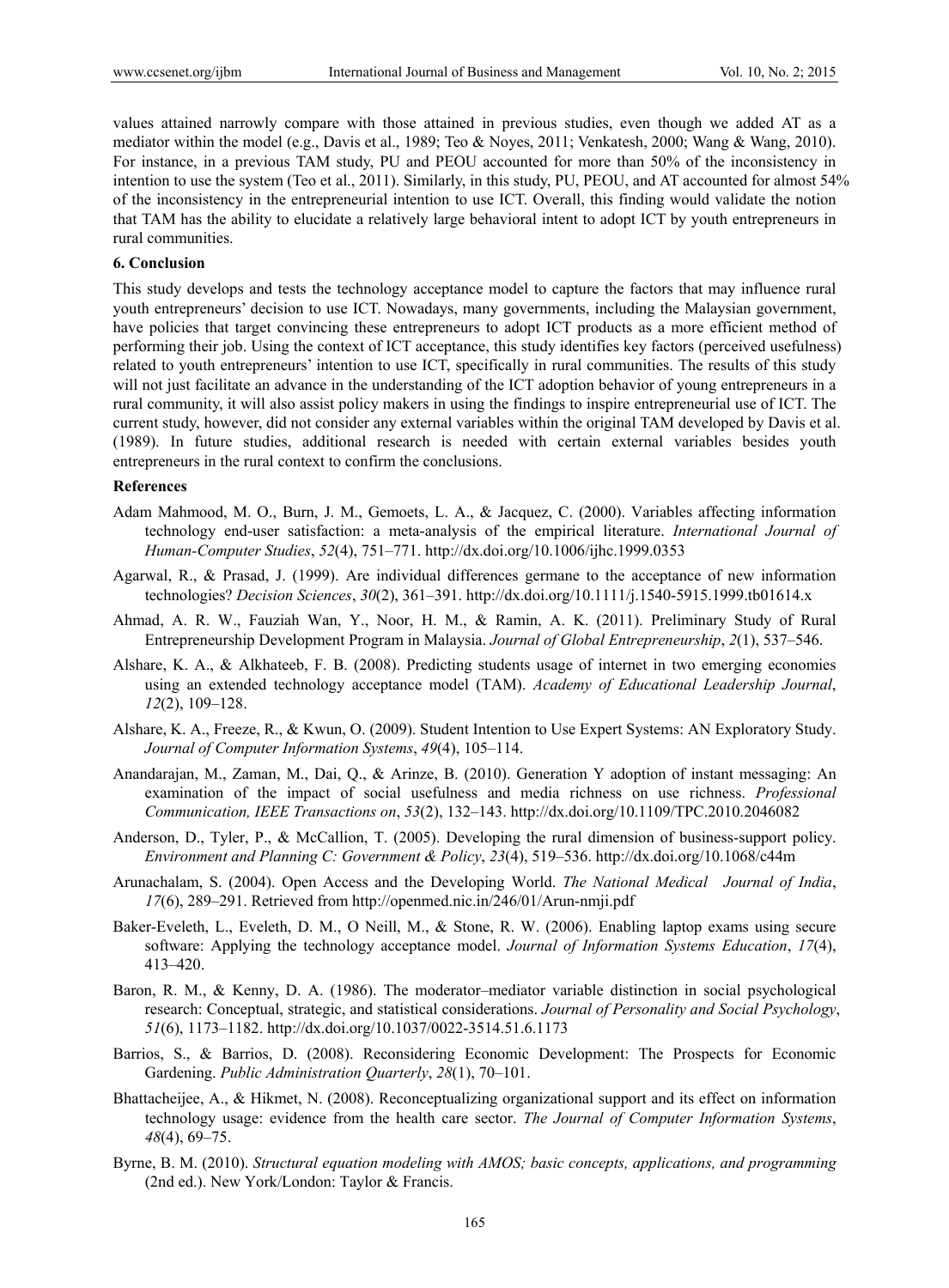- Carsrud, A., & Brännback, M. (2011). Entrepreneurial motivations: what do we still need to know? *Journal of Small Business Management*, *49*(1), 9–26. http://dx.doi.org/10.1111/j.1540-627X.2010.00312.x
- Cater-Steel, A., & McBride, N. (2007). IT service management improvementactor network perspective. Presented at the 15th European Conference on Information Systems, St. Gallen, Switzerland: University of St. Gallen.
- Chigunta, F. (2001). An Analysis of Institutional Intervention for Promotion Youth Enterprise Development in Sub-Saharan Africa with Reference to South Africa. In *Conference on Development and Transformation at the Cross Roads in South Africa: Challenges of the 21st Century Empowering South Africa Youth for the 21st Century*.
- Chigunta, F. (2002). *Youth Entrepreneurship: Meeting the Key Policy Challenges*. England: Oxford University. Retrieved from http://www.bg.entrep.ta
- Chiu, S. F., & Tsai, M. C. (2006). Relationships among burnout, job involvement, and organizational citizenship behavior. *The Journal of Psychology*, *140*(6), 517–530. http://dx.doi.org/10.3200/JRLP.140.6.517-530
- Crandall, R., Lehr, W., & Litan, R. (2007). *The effects of broadband deployment on output and employment: A cross-sectional analysis of U.S. data* (No. 6). The Brookings Institution.
- Cronan, T. P., & Al-Rafee, S. (2008). Factors that influence the intention to pirate software and media. *Journal of Business Ethics*, *78*(4), 527–545. http://dx.doi.org/10.1007/s10551-007-9366-8
- Curtain, R. (2000). *Towards a Youth Employment Strategy* (Report to the United Nations on Youth Employment).
- Dabson, B. (2007). *Entrepreneurship as rural economic development policy: A changing paradigm*. Lanham, MD: Lexington Books. Retrieved from http://books.google.com.my/books?hl=en&lr=&id=FbIC5sAuGKQC&oi=fnd&pg=PA21&dq=Dabson,+20 07%2Bentrepreneurship+&ots=lQ1ia5XLCK&sig=D6hpLavW0CnQEbrtdI1sL\_438zw
- Dabson, B., Malkin, J., Mathews, A., Pate, K., & Stickle, S. (2003). *Mapping Rural Entrepreneurship*. Battle Creek, MI: W.K. Kellogg Foundation.
- Davis, F. D., Bagozzi, R. P., & Warshaw, P. R. (1989). User acceptance of computer technology: A comparison of two theoretical models. *Management Science*, *35*(8), 982–1003. http://dx.doi.org/10.1287/mnsc.35.8.982
- Davis, F. D., & Venkatesh, V. (2004). Toward preprototype user acceptance testing of new information systems: implications for software project management. *Engineering Management, IEEE Transactions on*, *51*(1), 31–46. http://dx.doi.org/10.1109/TEM.2003.822468
- Davis, R., & Wong, D. (2007). Conceptualizing and measuring the optimal experience of the eLearning environment. *Decision Sciences Journal of Innovative Education*, *5*(1), 97–126. http://dx.doi.org/10.1111/j.1540-4609.2007.00129.x
- Engle, R. L., Dimitriadi, N., Schlaegel, C., Delanoe, S., Alvarado, I., He, X., & Wolff, B. (2010). Entrepreneurial intent: A Twelve-Country Evaluation of Ajzen's Model of Planned Behaviour. *International Journal of Entrepreneurial Behaviour & Research*, *16*(1), 35–57. http://dx.doi.org/10.1108/13552551011020063
- Fishbein, M., & Ajzen, I. (1975). *Belief, attitude, intention and behavior: An introduction to theory and research*. Reading, MA: Addison-Wesley. Retrieved from http://trid.trb.org/view.aspx?id=1150648
- Galloway, L., Mochrie, R., & Deakins, D. (2004). ICT-enabled collectivity as a positive rural business strategy. *International Journal of Entrepreneurial Behaviour & Research*, *10*(4), 247–259. http://dx.doi.org/10.1108/13552550410544213
- Gefen, D., & Straub, D. W. (2000). The relative importance of perceived ease of use in IS adoption: a study of e-commerce adoption. *Journal of the Association for Information Systems*, *1*(1), 1–27.
- Ghazy, M. M., Senousy, W. M., Aatty, A. M., & Kamel, M. (2008). Performance evaluation of a waste stabilization pond in a rural area in Egypt. *American Journal of Environmental Sciences*, *4*(4), 316–325. http://dx.doi.org/10.3844/ajessp.2008.316.325
- Gillet, S., Lehr, W., & Sirbu, M. (2006). *Measuring the economic impact of broadband deployment* (No. 99-07-13829). Washington, DC: Economic Development Administration, U.S. Department of Commerce.
- Goeke, R. J., & Faley, R. H. (2007). Leveraging the flexibility of your data warehouse. *Communications of the ACM*, *50*(10), 107–111. http://dx.doi.org/10.1145/1290958.1290970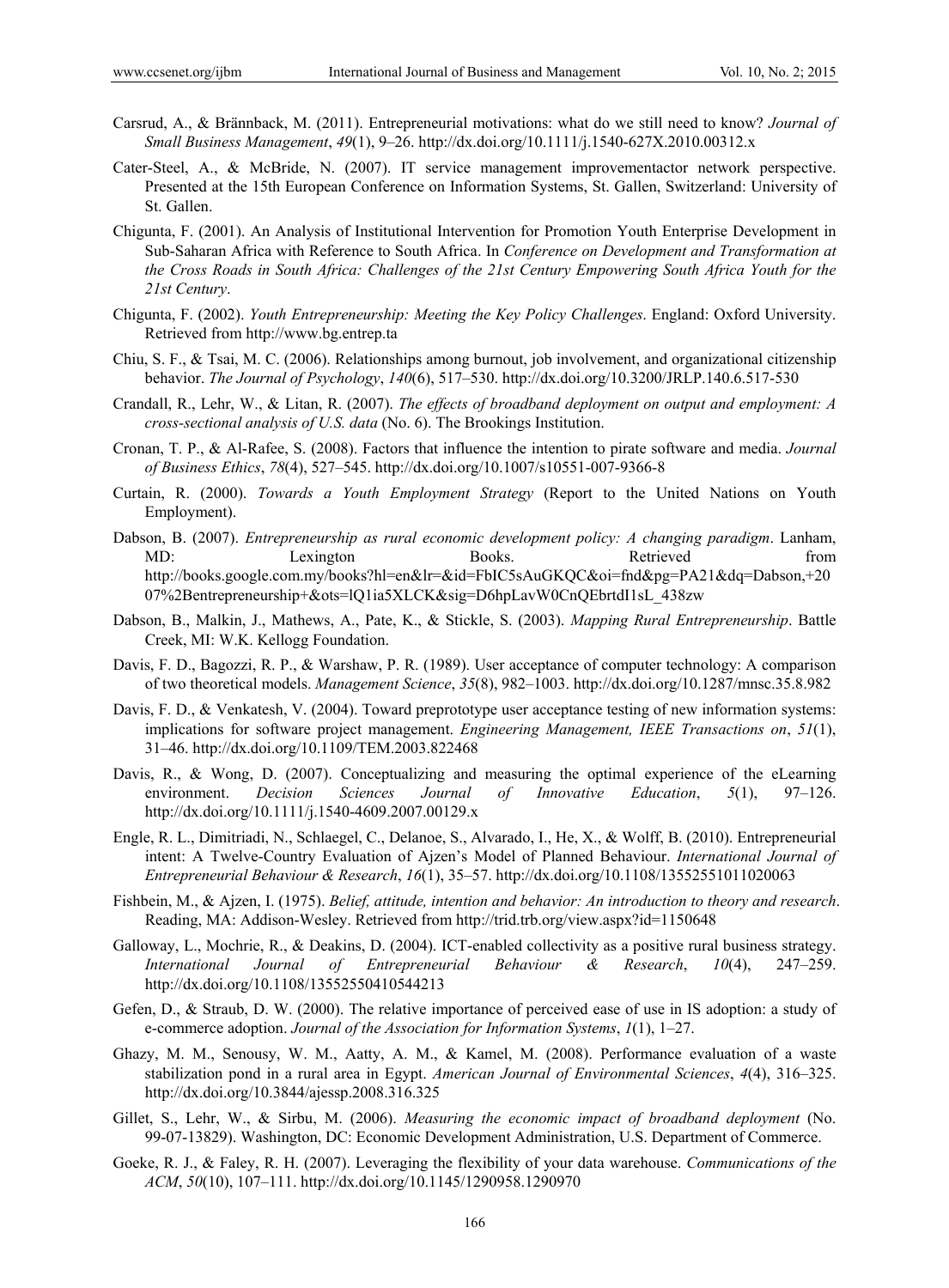- Gong, M., Xu, Y., & Yu, Y. (2004). An enhanced technology acceptance model for web-based learning. *Journal of Information Systems Education*, *15*(4), 365–374.
- Ha, S., & Stoel, L. (2009). Consumer e-shopping acceptance: Antecedents in a technology acceptance model. *Journal of Business Research*, *62*(5), 565–571. http://dx.doi.org/10.1016/j.jbusres.2008.06.016
- Hair, J. F., Black, W. C., Babin, B. J., Anderson, R. E., & Tatham, R. L. (2010). *Multivariate data analysis* (7th ed.). Englewood Cliffs (NJ): Prentice Hall. Retrieved from http://dx.doi.org/10.1016/j.jmva.2009.12.014
- Hall, B., & Khan, B. (2002). *Adoption of new technology. New Economy handbook*. Retrieved from http://elsa.berkeley.edu/~bhhall/papers/HallKhan03%20diffusion.pdf
- Henderson, J., Low, S., & Weiler, S. (2007). The Drivers of Regional Entrepreneurship in Rural and Metro Areas. In N. Walzer (Ed.), *Entrepreneurship and Local Economic Development* (pp. 81–102). Lanham, MD: Lexington Books.
- Henderson, J. R. (2002). *Will the rural economy rebound with the rest of the nation?* Center for the Study of Rural America. Federal Reserve Bank of Kansas City.
- Hoe, S. L. (2008). Issues and procedures in adopting structural equation modeling technique. *Journal of Applied Quantitative Methods*, *3*(1), 76–83.
- Hollifield, C., & Donnermeyer, J. (2003). Creating demand: Influencing information technology diffusion in rural communities. *Government Information Quarterly*, *20*(2), 135–150. http://dx.doi.org/10.1016/S0740-624X(03)00035-2
- Hu, P. J., Chau, P. Y., Sheng, O. R. L., & Tam, K. Y. (1999). Examining the technology acceptance model using physician acceptance of telemedicine technology. *Journal of Management Information Systems*, *16*(2), 91–112.
- Hussan, M. S., Musa, A. H., Bahaman, A. S., Ismail, N., & Shaffri, H. A. M. (2008). Agricultural based entrepreneurs usage of ICT-problems and prospect. In S. Nagatsukaan (Ed.), *AALD* (pp. 753–762). Tokyo, Japan.
- Igbaria, M., Zinatelli, N., Cragg, P., & Cavaye, A. L. M. (1997). Personal computing acceptance factors in small firms: a structural equation model. *MIS Quarterly*, *21*(3), 279–305. http://dx.doi.org/10.2307/249498
- ILO. (2008). Global Employment Trends for Youth. Retrieved from http://www.ilo.org/wcmsp5/groups/public/dgreports/dcomm/documents/publication/wcms\_077664.pdf
- Kim, H. J., Mannino, M., & Nieschwietz, R. J. (2009). Information technology acceptance in the internal audit profession: Impact of technology features and complexity. *International Journal of Accounting Information Systems*, *10*(4), 214–228. http://dx.doi.org/10.1016/j.accinf.2009.09.001
- Kim, K., & Bonk, C. J. (2006). The future of online teaching and learning in higher education: The survey says. *Educause Quarterly*, *29*(4), 22–30.
- King, W. R., & He, J. (2006). A meta-analysis of the technology acceptance model. *Information & Management*, *43*(6), 740–755. http://dx.doi.org/10.1016/j.im.2006.05.003
- LaRose, R., Gregg, J., Strover, S., Straubhaar, J., & Inagaki, N. (2008). *Closing the rural broadband gap* (CREES Program No. 2004-35401-14985). Washington, DC: U.S. Department of Agriculture.
- Lepervanche, J. G. (2006). *User technology acceptance of TV network news web sites: A survey analysis* (PhD dissertation). Retrieved from ProQuest Dissertation and Thesis database. (UMI No. 304909005).
- Lichtenstein, G., Lyons, T., & Kutzhanova, N. (2004). Building Entrepreneurial Communities: The Appropriate Role of Enterprise Development Activities. *Journal of the Community Development Society*, *35*(1), 5–24. http://dx.doi.org/10.1080/15575330409490119
- Lin, H. F. (2008). Predicting consumer intentions to shop online: An empirical test of competing theories. *Electronic Commerce Research and Applications*, *6*(4), 433–442. http://dx.doi.org/10.1016/j.elerap.2007.02.002
- Lin, P. C., & Chou, Y. H. (2009). Perceived usefulness, ease of use, and usage of citation database interfaces: a replication. *Electronic Library, 27*(1), 31–42. http://dx.doi.org/10.1108/02640470910934579
- Liu, X. (2010). Empirical testing of a theoretical extension of the technology acceptance model: An exploratory study of educational wikis. *Communication Education*, *59*(1), 52–69. http://dx.doi.org/10.1080/03634520903431745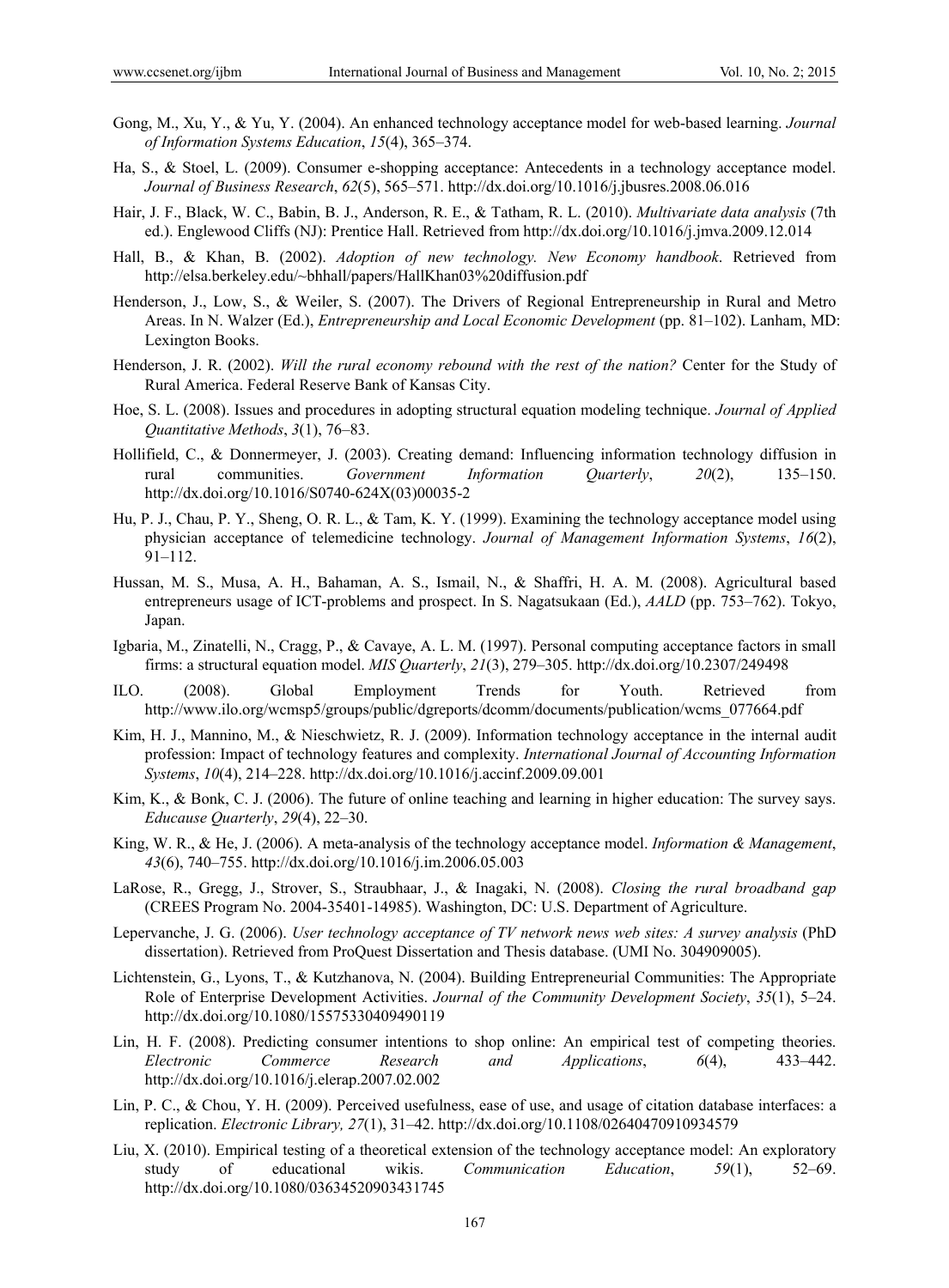- Llisterri, J., Kantis, H., Angelelli, P., & Tejerina, L. (2006). *Is youth entrepreneurship a necessity or an opportunity? A first exploration of household and new enterprise surveys in Latin America*. Washington, DC: IDB.
- Loo, W. H., Yeow, P. H. P., & Chong, S. C. (2009). User acceptance of Malaysian government multipurpose smartcard applications. *Government Information Quarterly*, *26*(2), 358–367. http://dx.doi.org/10.1016/j.giq.2008.07.004
- Mangtsl, A. (2008). Emerging issue, priorities and commitments in agriculture. *Agricultural Information Worldwide*, *1*(3), 5–6.
- Markley, D., Macke, D., & Luther, V. (2005). *Energizing Entrepreneurs: Charting a Course for Rural Communities*. Heartland Center for Leadership Development.
- McMullen, J. S., Bagby, D. R., & Palich, L. E. (2008). Economic freedom and the motivation to engage in entrepreneurial action. *Entrepreneurship Theory and Practice*, *32*, 875–895. http://dx.doi.org/10.1111/j.1540-6520.2008.00260.x
- Moon, J. W., & Kim, Y. G. (2001). Extending the TAM for a World-Wide-Web context. *Information & Management*, *38*(4), 217–230. http://dx.doi.org/10.1016/S0378-7206(00)00061-6
- Morgan, L. (2012). Generation Y, learner autonomy and the potential of Web 2.0 tools for language learning and teaching. *Campus-Wide Information Systems*, *29*(3), 166–176. http://dx.doi.org/10.1108/10650741211243184
- Mutezo, A. T. (2005). Obstacles in the Access to SMME Finance: An Empirical Perspective on Tswane. Retrieved from http: //www.etd.unisa.ac.za/ETD-db
- Norhaiyati, A. M., Nik, M. N., & Md, W. Z. W. M. (2011). *The influential factors in decision-making process among Malay Women Entrepreneurs*. Kuala Lumpur, Malaysia: The Institute for the Empowerment of Women.
- O'cass, A., & Fenech, T. (2003). Web retailing adoption: exploring the nature of internet users web retailing behaviour. *Journal of Retailing and Consumer Services*, *10*(2), 81–94. http://dx.doi.org/10.1016/S0969-6989(02)00004-8
- Omolo, I. O. (2011). *Do New Technology-Based Firms Located in Science Parks Really Perform*. Universitas Osloensis. Retrieved from https://www.duo.uio.no/handle/10852/12903
- Pages, E., Freedman, D., & Von Bargen, P. (2003). Entrepreneurship as a State and Local Economic Development Strategy. In D. Hart (Ed.), *The Emergence of Entrepreneurship Policy* (2nd ed., pp. 240–259). Thousand Oaks, CA: Sage. Retrieved from http://dx.doi.org/10.1017/CBO9780511610134.013
- Parliamentary Office of Science & Technology. (2006).
- Plessis, V. (2004). *Self-employment activity in rural Canada* (No. 21). Statistics Canada, Catalogue. Retrieved from http://dsp-psd.tpsgc.gc.ca/Collection /Statcan/21-006-X/21-006-XIE2004005.pdf
- Rahman, M. A., Mahfuz, M. U., Ahmed, K. M., & Rajatheva, R. (2005). ICT based sustainable rural business opportunities in developing countries: A wireless-networked RCP-RAP approach. *American Journal of Applied Sciences*, *2*(8), 1256–1260. http://dx.doi.org/10.3844/ajassp.2005.1256.1260
- Ramsey, E., Ibbotson, P., Bell, J., & Gray, B. (2003). E-opportunities of service sector SMEs: an Irish cross-border study. *Journal of Small Business and Enterprise Development*, *10*(3), 250–264. http://dx.doi.org/10.1108/14626000310489709
- Sabri, B., Yahaya, N., Muhazzab, S., Mohd Salleh, N., Abu Talib, M., Abd Halim, A., … Mahenthran, H. (2008). Aspirasi Keusahawanan belia terhadap Memupuk Budaya Keusahawanan ke arah menuju Pencapaian Wawasan 2020. *Buletin Institut Penyelidikan Pembangunan Belia Malaysia*, *1*.
- Sánchez-Franco, M. J., & Roldan, J. L. (2005). Web acceptance and usage model: A comparison between goal-directed and experiential web users. *Internet Research*, *15*(1), 21–48. http://dx.doi.org/10.1108/10662240510577059
- Schaupp, L. C., Carter, L., & McBride, M. E. (2010). E-file adoption: A study of US taxpayers' intentions. *Computers in Human Behavior*, *26*(4), 636–644. http://dx.doi.org/10.1016/j.chb.2009.12.017
- Schoof, U. (2006). *Stimulating Youth Entrepreneurship: Barriers and incentives to enterprise start-ups by young people* (Working Paper No. 76). Geneva, Switzerland: ILO.